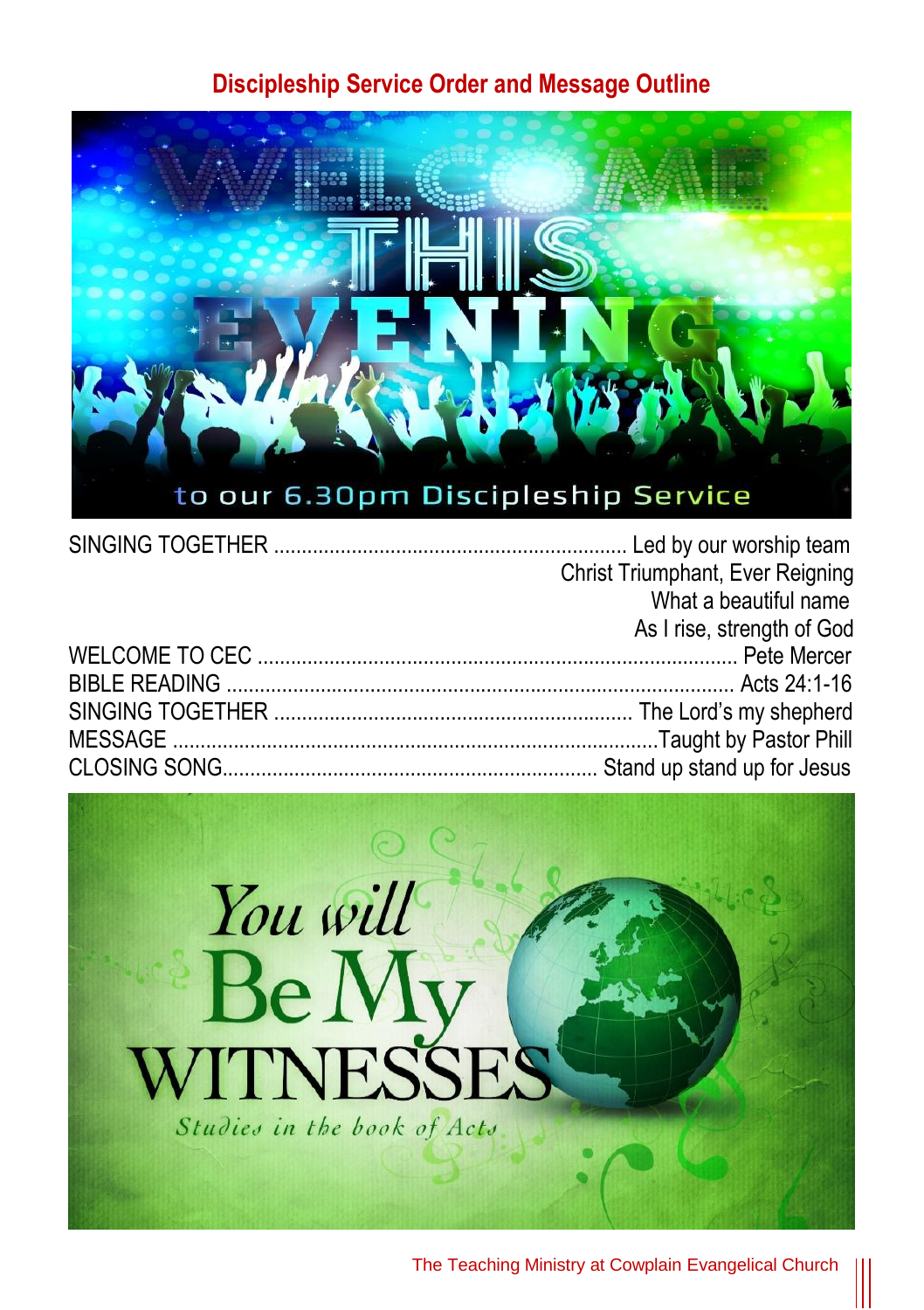### **You will be my witnesses#67 How to defend yourself well Acts 24:10-16**

**Introduction** Acts 24:24-25

Acts 24:1-4

Acts 24:5-6

### **The three accusations against Paul:**

**1. The charge of \_\_\_\_\_\_\_\_\_\_\_\_\_\_\_\_\_\_\_\_\_\_\_\_\_.**  Acts 24:5

**2. The charge of \_\_\_\_\_\_\_\_\_\_\_\_\_\_\_\_\_\_\_\_\_\_\_\_\_.**  Acts  $24.5$ 

# **3. The charge of \_\_\_\_\_\_\_\_\_\_\_\_\_\_\_\_\_\_\_\_\_\_\_\_\_.**

Acts 24:6

Acts 24:9

 $\begin{matrix} \vspace{0.1cm} \vspace{0.1cm} \vspace{0.1cm} \vspace{0.1cm} \vspace{0.1cm} \vspace{0.1cm} \vspace{0.1cm} \vspace{0.1cm} \vspace{0.1cm} \vspace{0.1cm} \vspace{0.1cm} \vspace{0.1cm} \vspace{0.1cm} \vspace{0.1cm} \vspace{0.1cm} \vspace{0.1cm} \vspace{0.1cm} \vspace{0.1cm} \vspace{0.1cm} \vspace{0.1cm} \vspace{0.1cm} \vspace{0.1cm} \vspace{0.1cm} \vspace{0.1cm$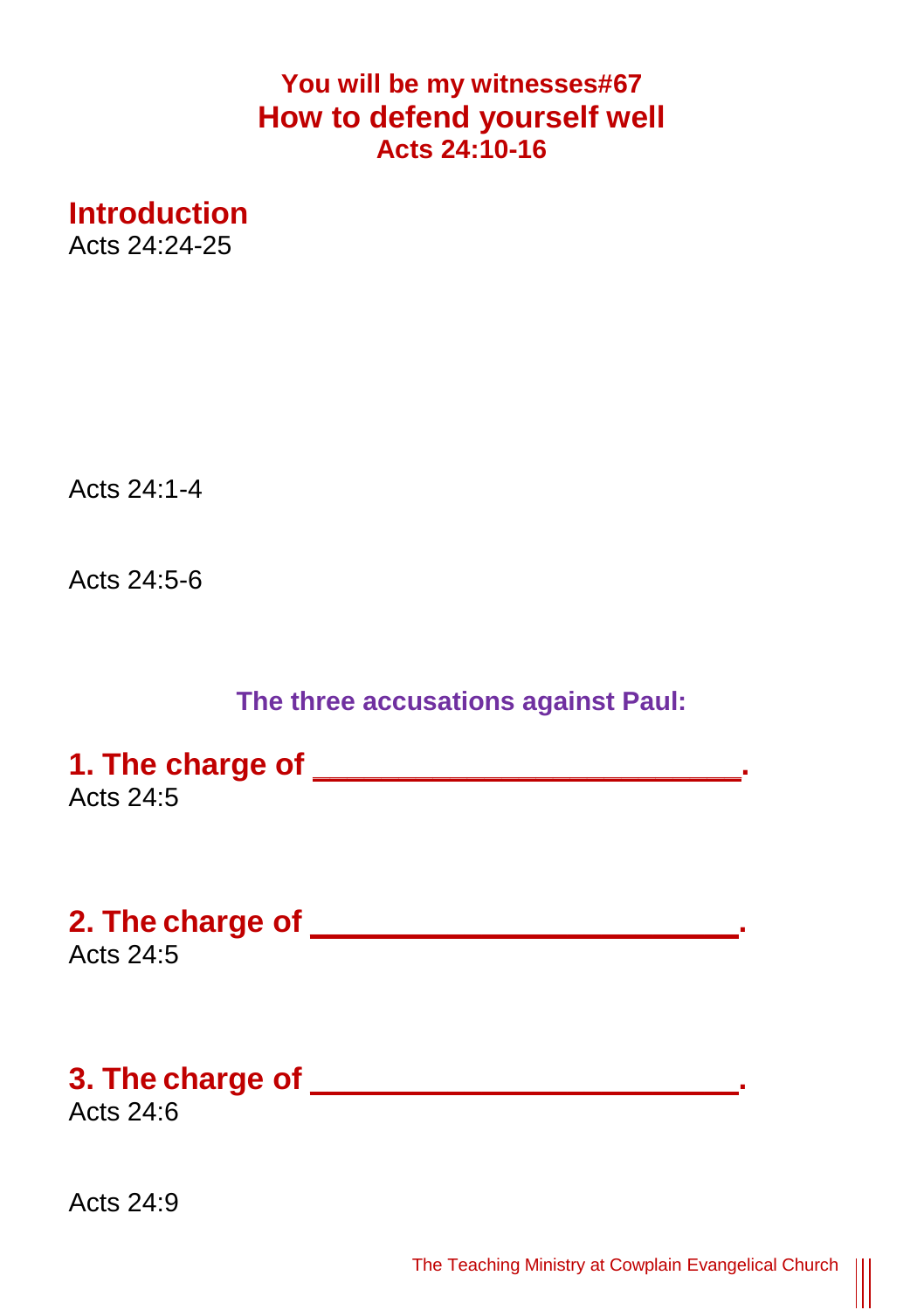### **The defence of Paul:**

Acts 24:10

Proverbs 26:28

Psalm 12:3

# **1. Paul has done nothing \_\_\_\_\_\_\_\_\_\_\_\_\_\_\_\_\_\_\_\_\_\_\_.**

Acts 24:11

Acts 21:23-27

Acts 24:12

Acts 25:8

Acts 28:17

Acts 24:12

Acts 22:17-21

Acts 24:13